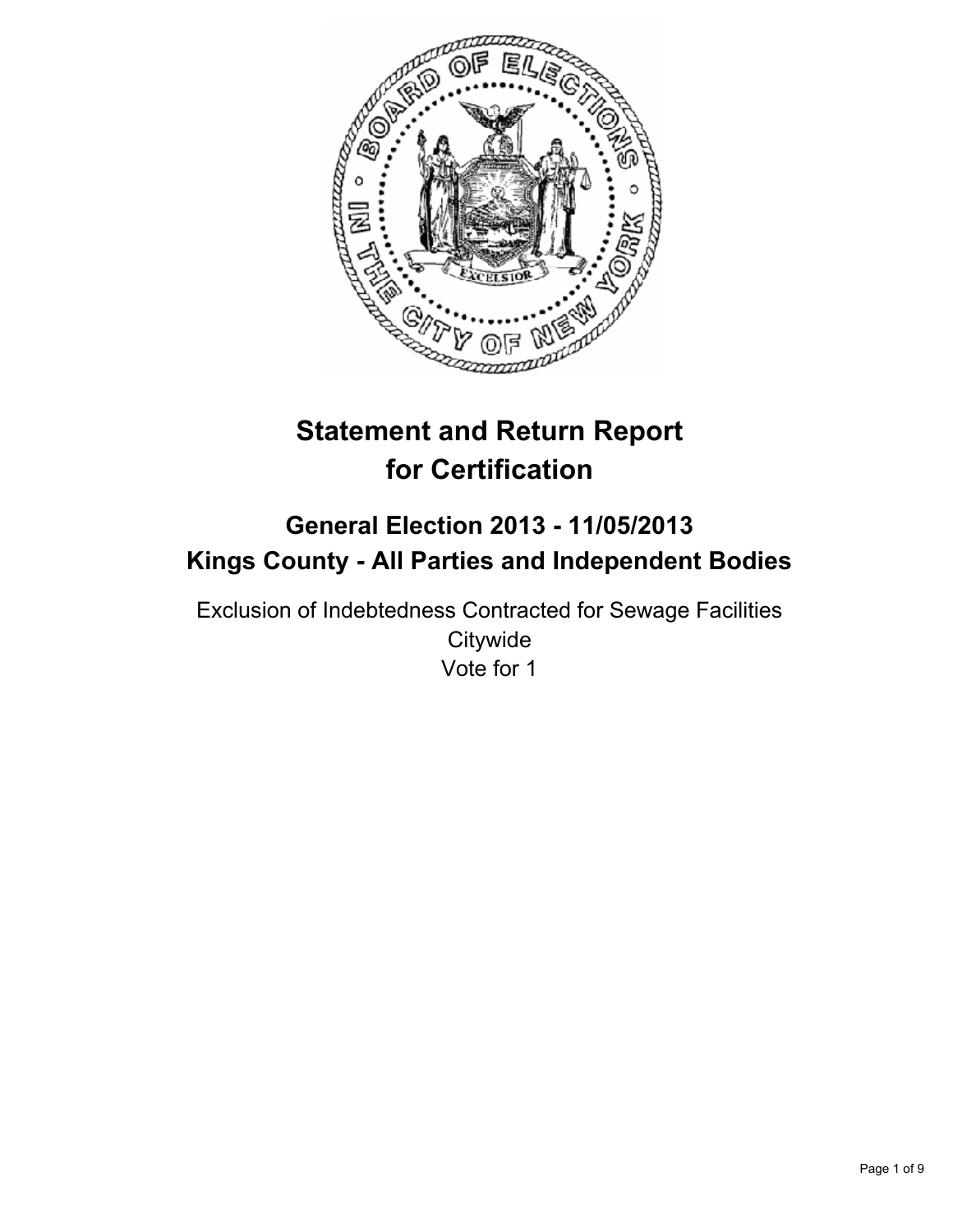

| <b>PUBLIC COUNTER</b>                                    | 18,152 |
|----------------------------------------------------------|--------|
| <b>EMERGENCY</b>                                         | 7      |
| ABSENTEE/MILITARY                                        | 476    |
| <b>FEDERAL</b>                                           | 0      |
| SPECIAL PRESIDENTIAL                                     | 0      |
| AFFIDAVIT                                                | 199    |
| <b>Total Ballots</b>                                     | 18,834 |
| Less - Inapplicable Federal/Special Presidential Ballots | 0      |
| <b>Total Applicable Ballots</b>                          | 18,834 |
| <b>YES</b>                                               | 6,356  |
| <b>NO</b>                                                | 3,873  |
| <b>Total Votes</b>                                       | 10,229 |
| Unrecorded                                               | 8,605  |

### **Assembly District 42**

| PUBLIC COUNTER                                           | 17,221 |
|----------------------------------------------------------|--------|
| <b>EMERGENCY</b>                                         | 2      |
| ABSENTEE/MILITARY                                        | 314    |
| <b>FEDERAL</b>                                           | 0      |
| <b>SPECIAL PRESIDENTIAL</b>                              | 0      |
| <b>AFFIDAVIT</b>                                         | 292    |
| <b>Total Ballots</b>                                     | 17,829 |
| Less - Inapplicable Federal/Special Presidential Ballots | 0      |
| <b>Total Applicable Ballots</b>                          | 17,829 |
| <b>YES</b>                                               | 6,027  |
| <b>NO</b>                                                | 2,480  |
| <b>Total Votes</b>                                       | 8,507  |
| Unrecorded                                               | 9.322  |

| PUBLIC COUNTER                                           | 19,018 |
|----------------------------------------------------------|--------|
| <b>EMERGENCY</b>                                         | 0      |
| ABSENTEE/MILITARY                                        | 394    |
| <b>FEDERAL</b>                                           | 0      |
| SPECIAL PRESIDENTIAL                                     | 0      |
| <b>AFFIDAVIT</b>                                         | 244    |
| <b>Total Ballots</b>                                     | 19,656 |
| Less - Inapplicable Federal/Special Presidential Ballots | 0      |
| <b>Total Applicable Ballots</b>                          | 19,656 |
| <b>YES</b>                                               | 7,317  |
| <b>NO</b>                                                | 2,664  |
| <b>Total Votes</b>                                       | 9,981  |
| Unrecorded                                               | 9,675  |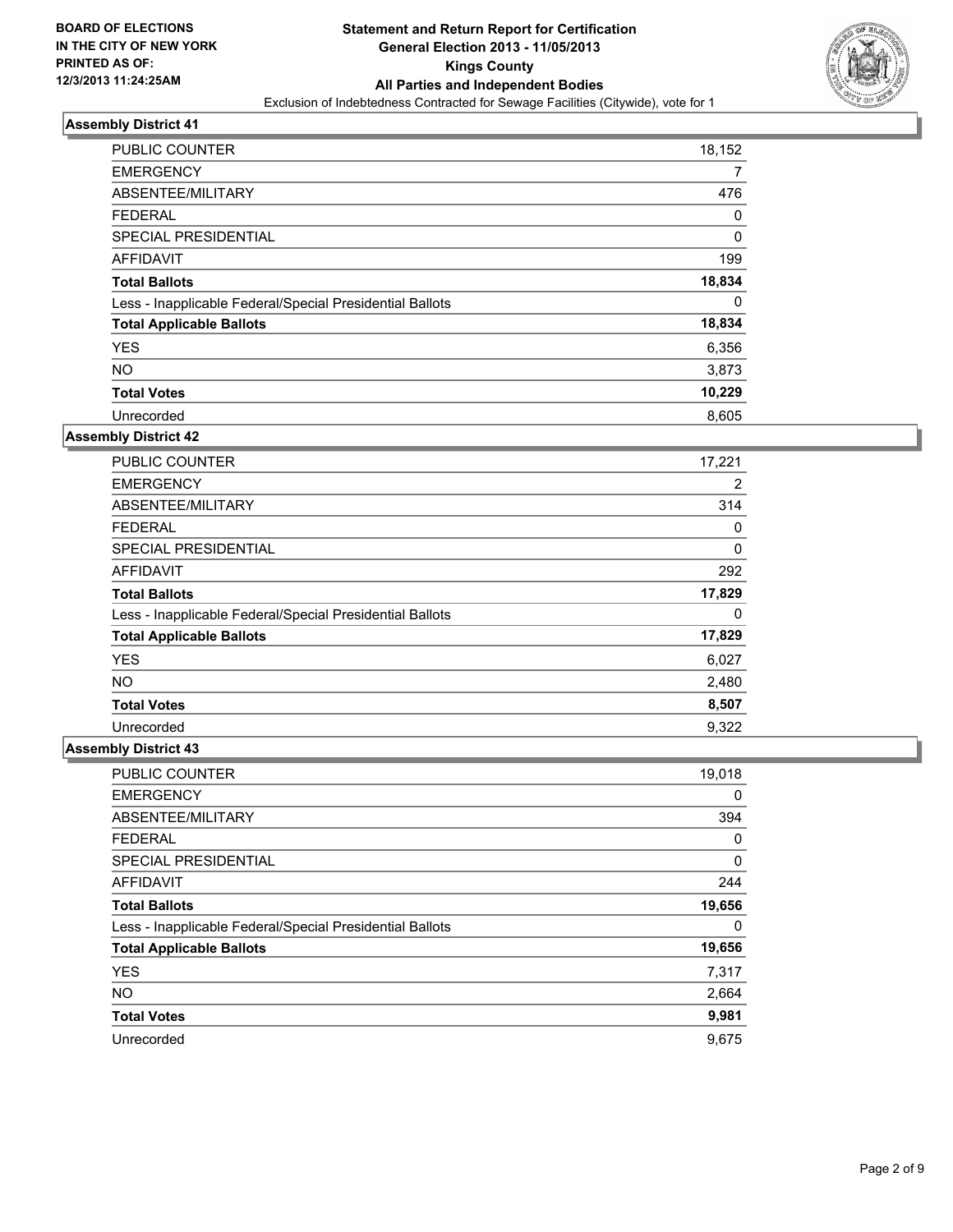

| <b>PUBLIC COUNTER</b>                                    | 21,572      |
|----------------------------------------------------------|-------------|
| <b>EMERGENCY</b>                                         | 0           |
| ABSENTEE/MILITARY                                        | 376         |
| <b>FEDERAL</b>                                           | 0           |
| SPECIAL PRESIDENTIAL                                     | $\mathbf 0$ |
| AFFIDAVIT                                                | 270         |
| <b>Total Ballots</b>                                     | 22,218      |
| Less - Inapplicable Federal/Special Presidential Ballots | 0           |
| <b>Total Applicable Ballots</b>                          | 22,218      |
| <b>YES</b>                                               | 10,108      |
| <b>NO</b>                                                | 4,261       |
| <b>Total Votes</b>                                       | 14,369      |
| Unrecorded                                               | 7.849       |

### **Assembly District 45**

| <b>PUBLIC COUNTER</b>                                    | 12,591 |
|----------------------------------------------------------|--------|
| <b>EMERGENCY</b>                                         | 1      |
| ABSENTEE/MILITARY                                        | 458    |
| <b>FEDERAL</b>                                           | 0      |
| <b>SPECIAL PRESIDENTIAL</b>                              | 0      |
| AFFIDAVIT                                                | 161    |
| <b>Total Ballots</b>                                     | 13,211 |
| Less - Inapplicable Federal/Special Presidential Ballots | 0      |
| <b>Total Applicable Ballots</b>                          | 13,211 |
| <b>YES</b>                                               | 3,431  |
| <b>NO</b>                                                | 2,680  |
| <b>Total Votes</b>                                       | 6,111  |
| Unrecorded                                               | 7,100  |

| PUBLIC COUNTER                                           | 17,456 |
|----------------------------------------------------------|--------|
| <b>EMERGENCY</b>                                         | 14     |
| ABSENTEE/MILITARY                                        | 658    |
| <b>FEDERAL</b>                                           | 0      |
| SPECIAL PRESIDENTIAL                                     | 0      |
| <b>AFFIDAVIT</b>                                         | 185    |
| <b>Total Ballots</b>                                     | 18,313 |
| Less - Inapplicable Federal/Special Presidential Ballots | 0      |
| <b>Total Applicable Ballots</b>                          | 18,313 |
| <b>YES</b>                                               | 5,511  |
| <b>NO</b>                                                | 3,721  |
| <b>Total Votes</b>                                       | 9,232  |
| Unrecorded                                               | 9,081  |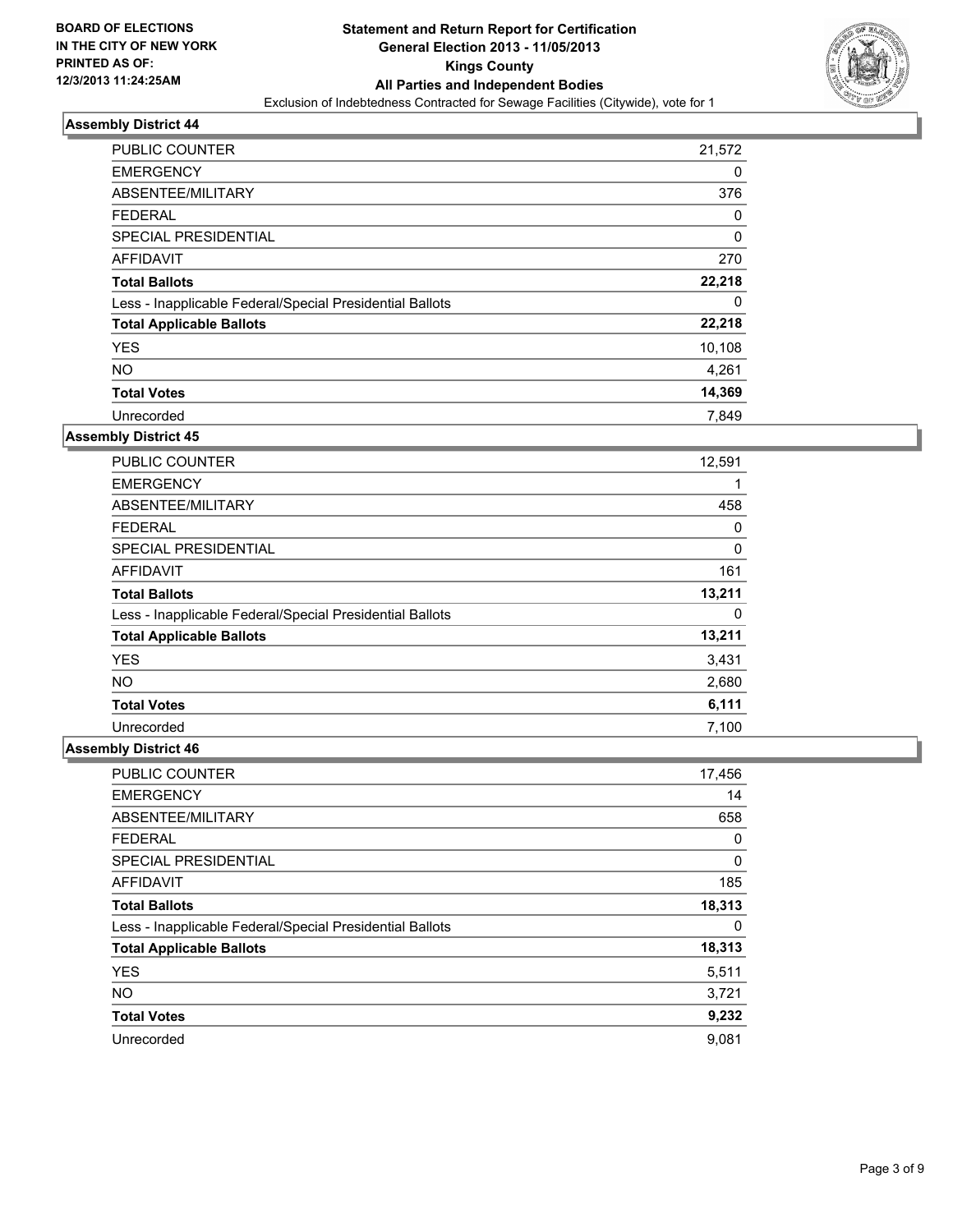

| PUBLIC COUNTER                                           | 9,699  |
|----------------------------------------------------------|--------|
| <b>EMERGENCY</b>                                         | 0      |
| ABSENTEE/MILITARY                                        | 374    |
| <b>FEDERAL</b>                                           | 0      |
| SPECIAL PRESIDENTIAL                                     | 0      |
| AFFIDAVIT                                                | 100    |
| <b>Total Ballots</b>                                     | 10,173 |
| Less - Inapplicable Federal/Special Presidential Ballots | 0      |
| <b>Total Applicable Ballots</b>                          | 10,173 |
| <b>YES</b>                                               | 2,962  |
| <b>NO</b>                                                | 1,972  |
| <b>Total Votes</b>                                       | 4,934  |
| Unrecorded                                               | 5,239  |

### **Assembly District 48**

| <b>PUBLIC COUNTER</b>                                    | 15,584 |
|----------------------------------------------------------|--------|
| <b>EMERGENCY</b>                                         | 0      |
| ABSENTEE/MILITARY                                        | 283    |
| <b>FEDERAL</b>                                           | 0      |
| <b>SPECIAL PRESIDENTIAL</b>                              | 0      |
| AFFIDAVIT                                                | 197    |
| <b>Total Ballots</b>                                     | 16,064 |
| Less - Inapplicable Federal/Special Presidential Ballots | 0      |
| <b>Total Applicable Ballots</b>                          | 16,064 |
| <b>YES</b>                                               | 3,604  |
| <b>NO</b>                                                | 3,819  |
| <b>Total Votes</b>                                       | 7,423  |
| Unrecorded                                               | 8.641  |

| PUBLIC COUNTER                                           | 7,584 |
|----------------------------------------------------------|-------|
| <b>EMERGENCY</b>                                         | 70    |
| ABSENTEE/MILITARY                                        | 209   |
| <b>FEDERAL</b>                                           | 0     |
| SPECIAL PRESIDENTIAL                                     | 0     |
| <b>AFFIDAVIT</b>                                         | 74    |
| <b>Total Ballots</b>                                     | 7,937 |
| Less - Inapplicable Federal/Special Presidential Ballots | 0     |
| <b>Total Applicable Ballots</b>                          | 7,937 |
| <b>YES</b>                                               | 2,468 |
| <b>NO</b>                                                | 1,793 |
| <b>Total Votes</b>                                       | 4,261 |
| Unrecorded                                               | 3,676 |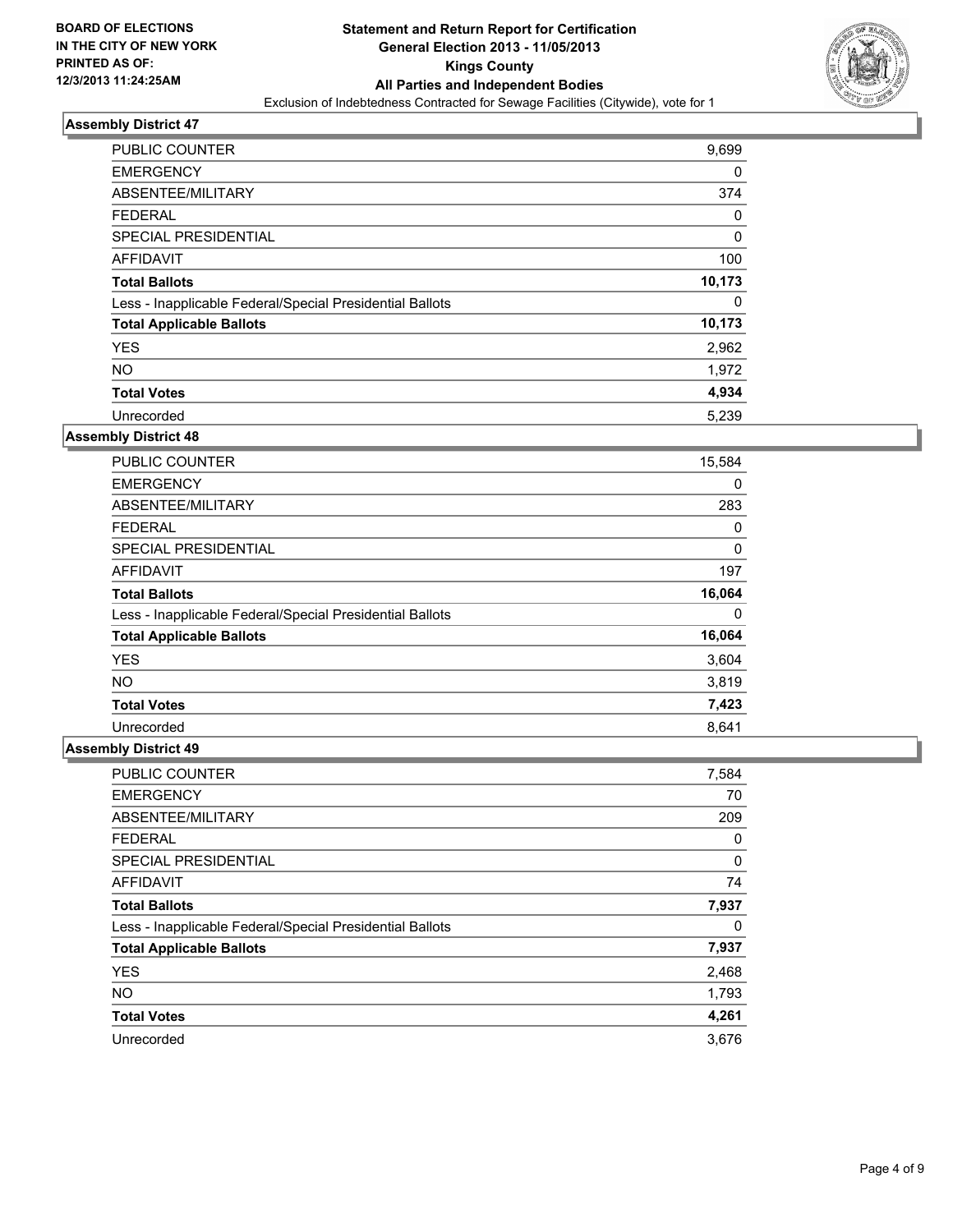

| <b>PUBLIC COUNTER</b>                                    | 15,157 |
|----------------------------------------------------------|--------|
| <b>EMERGENCY</b>                                         | 3      |
| ABSENTEE/MILITARY                                        | 179    |
| <b>FEDERAL</b>                                           | 0      |
| SPECIAL PRESIDENTIAL                                     | 0      |
| AFFIDAVIT                                                | 241    |
| <b>Total Ballots</b>                                     | 15,580 |
| Less - Inapplicable Federal/Special Presidential Ballots | 0      |
| <b>Total Applicable Ballots</b>                          | 15,580 |
| <b>YES</b>                                               | 5,691  |
| <b>NO</b>                                                | 2,528  |
| <b>Total Votes</b>                                       | 8,219  |
| Unrecorded                                               | 7,361  |

### **Assembly District 51**

| PUBLIC COUNTER                                           | 10,963 |
|----------------------------------------------------------|--------|
| <b>EMERGENCY</b>                                         |        |
| ABSENTEE/MILITARY                                        | 197    |
| <b>FEDERAL</b>                                           | 0      |
| SPECIAL PRESIDENTIAL                                     | 0      |
| AFFIDAVIT                                                | 163    |
| <b>Total Ballots</b>                                     | 11,324 |
| Less - Inapplicable Federal/Special Presidential Ballots | 0      |
| <b>Total Applicable Ballots</b>                          | 11,324 |
| <b>YES</b>                                               | 4,497  |
| <b>NO</b>                                                | 1,852  |
| <b>Total Votes</b>                                       | 6,349  |
| Unrecorded                                               | 4,975  |

| <b>PUBLIC COUNTER</b>                                    | 28,638 |
|----------------------------------------------------------|--------|
| <b>EMERGENCY</b>                                         | 1,017  |
| ABSENTEE/MILITARY                                        | 753    |
| <b>FEDERAL</b>                                           | 0      |
| SPECIAL PRESIDENTIAL                                     | 0      |
| <b>AFFIDAVIT</b>                                         | 376    |
| <b>Total Ballots</b>                                     | 30,784 |
| Less - Inapplicable Federal/Special Presidential Ballots | 0      |
| <b>Total Applicable Ballots</b>                          | 30,784 |
| <b>YES</b>                                               | 16,831 |
| <b>NO</b>                                                | 5,643  |
| <b>Total Votes</b>                                       | 22,474 |
| Unrecorded                                               | 8,310  |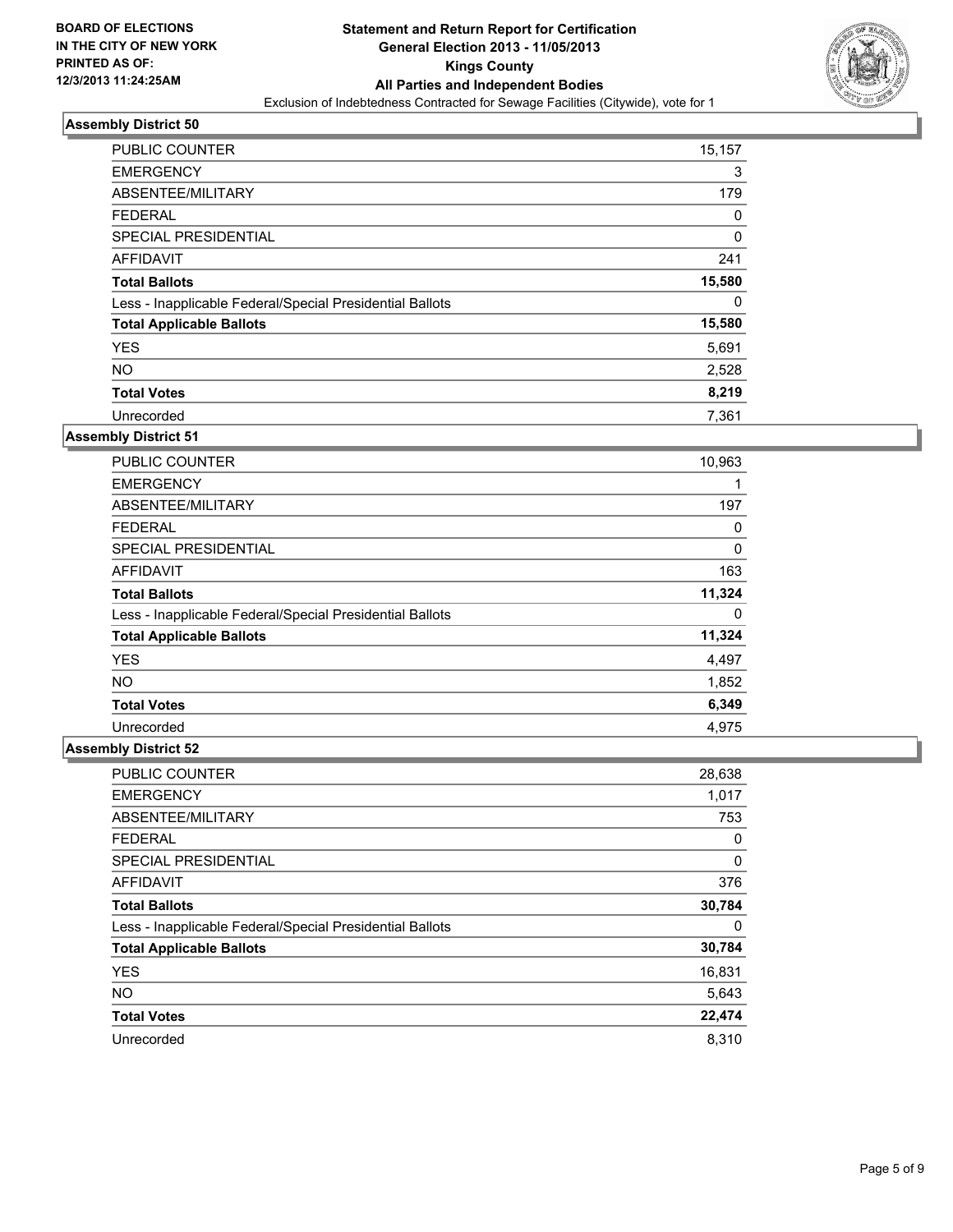

| <b>PUBLIC COUNTER</b>                                    | 12,315      |
|----------------------------------------------------------|-------------|
| <b>EMERGENCY</b>                                         | 53          |
| ABSENTEE/MILITARY                                        | 124         |
| <b>FEDERAL</b>                                           | 0           |
| SPECIAL PRESIDENTIAL                                     | $\mathbf 0$ |
| AFFIDAVIT                                                | 214         |
| <b>Total Ballots</b>                                     | 12,706      |
| Less - Inapplicable Federal/Special Presidential Ballots | 0           |
| <b>Total Applicable Ballots</b>                          | 12,706      |
| <b>YES</b>                                               | 4,375       |
| <b>NO</b>                                                | 1,529       |
| <b>Total Votes</b>                                       | 5,904       |
| Unrecorded                                               | 6,802       |

### **Assembly District 54**

| <b>PUBLIC COUNTER</b>                                    | 9,847  |
|----------------------------------------------------------|--------|
| <b>EMERGENCY</b>                                         | 16     |
| ABSENTEE/MILITARY                                        | 107    |
| <b>FEDERAL</b>                                           | 0      |
| <b>SPECIAL PRESIDENTIAL</b>                              | 0      |
| AFFIDAVIT                                                | 190    |
| <b>Total Ballots</b>                                     | 10,160 |
| Less - Inapplicable Federal/Special Presidential Ballots | 0      |
| <b>Total Applicable Ballots</b>                          | 10,160 |
| <b>YES</b>                                               | 3,682  |
| <b>NO</b>                                                | 1,272  |
| <b>Total Votes</b>                                       | 4,954  |
| Unrecorded                                               | 5,206  |

| PUBLIC COUNTER                                           | 13,948         |
|----------------------------------------------------------|----------------|
| <b>EMERGENCY</b>                                         | $\overline{2}$ |
| ABSENTEE/MILITARY                                        | 192            |
| <b>FEDERAL</b>                                           | 0              |
| SPECIAL PRESIDENTIAL                                     | 0              |
| <b>AFFIDAVIT</b>                                         | 235            |
| <b>Total Ballots</b>                                     | 14,377         |
| Less - Inapplicable Federal/Special Presidential Ballots | 0              |
| <b>Total Applicable Ballots</b>                          | 14,377         |
| <b>YES</b>                                               | 5,081          |
| <b>NO</b>                                                | 1,768          |
| <b>Total Votes</b>                                       | 6,849          |
| Unrecorded                                               | 7,528          |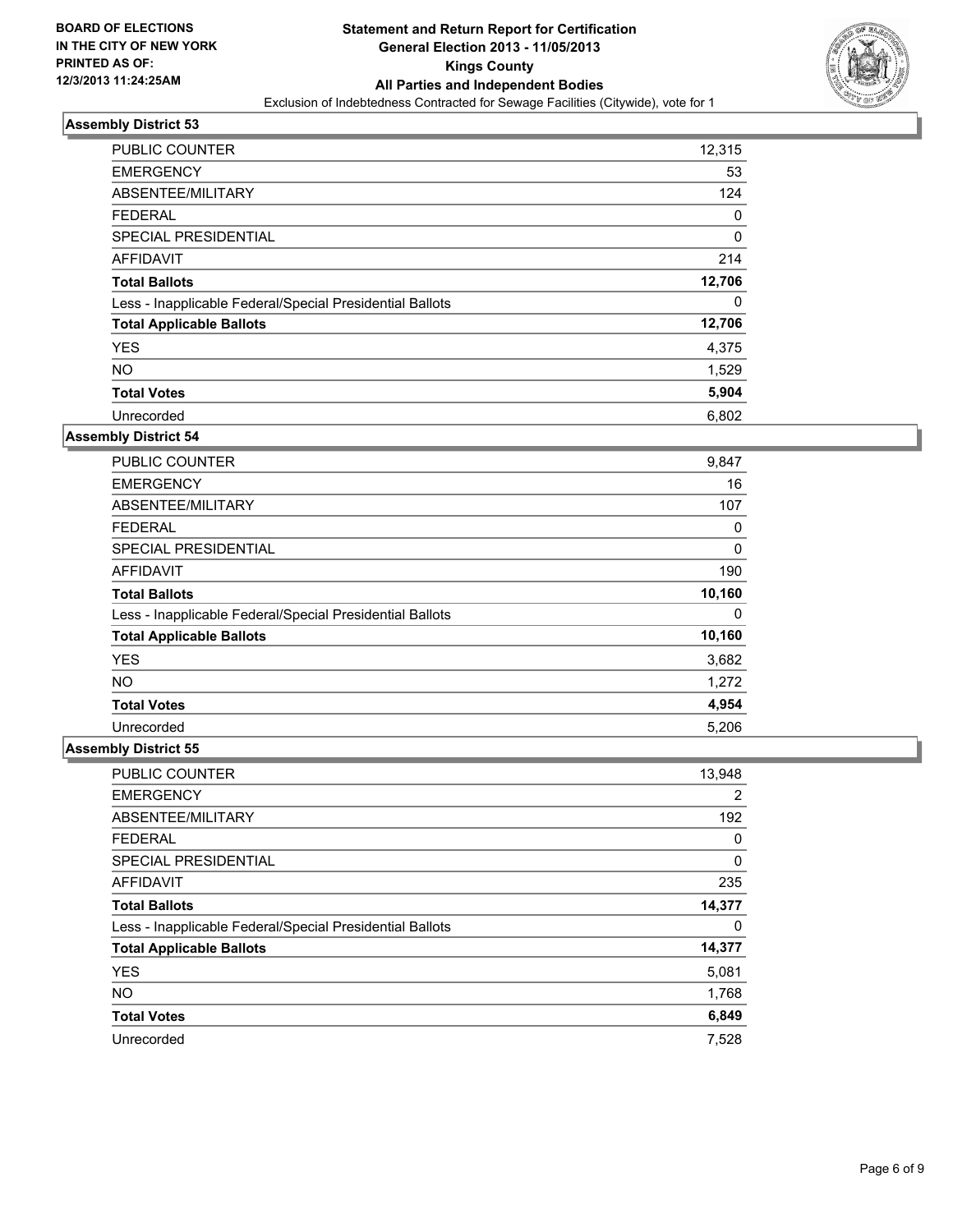

| <b>PUBLIC COUNTER</b>                                    | 17,641      |
|----------------------------------------------------------|-------------|
| <b>EMERGENCY</b>                                         | 30          |
| ABSENTEE/MILITARY                                        | 223         |
| <b>FEDERAL</b>                                           | 0           |
| SPECIAL PRESIDENTIAL                                     | $\mathbf 0$ |
| <b>AFFIDAVIT</b>                                         | 263         |
| <b>Total Ballots</b>                                     | 18,157      |
| Less - Inapplicable Federal/Special Presidential Ballots | 0           |
| <b>Total Applicable Ballots</b>                          | 18,157      |
| <b>YES</b>                                               | 7,179       |
| <b>NO</b>                                                | 2,770       |
| <b>Total Votes</b>                                       | 9,949       |
| Unrecorded                                               | 8,208       |

### **Assembly District 57**

| PUBLIC COUNTER                                           | 24,525 |
|----------------------------------------------------------|--------|
| <b>EMERGENCY</b>                                         | 122    |
| ABSENTEE/MILITARY                                        | 573    |
| <b>FEDERAL</b>                                           | 0      |
| SPECIAL PRESIDENTIAL                                     | 0      |
| AFFIDAVIT                                                | 410    |
| <b>Total Ballots</b>                                     | 25,630 |
| Less - Inapplicable Federal/Special Presidential Ballots | 0      |
| <b>Total Applicable Ballots</b>                          | 25,630 |
| <b>YES</b>                                               | 11,936 |
| <b>NO</b>                                                | 4,047  |
| <b>Total Votes</b>                                       | 15,983 |
| Unrecorded                                               | 9,647  |

| PUBLIC COUNTER                                           | 19,411 |
|----------------------------------------------------------|--------|
| <b>EMERGENCY</b>                                         |        |
| ABSENTEE/MILITARY                                        | 359    |
| <b>FEDERAL</b>                                           | 0      |
| SPECIAL PRESIDENTIAL                                     | 0      |
| <b>AFFIDAVIT</b>                                         | 287    |
| <b>Total Ballots</b>                                     | 20,058 |
| Less - Inapplicable Federal/Special Presidential Ballots | 0      |
| <b>Total Applicable Ballots</b>                          | 20,058 |
| <b>YES</b>                                               | 6,591  |
| <b>NO</b>                                                | 2,156  |
| <b>Total Votes</b>                                       | 8,747  |
| Unrecorded                                               | 11.311 |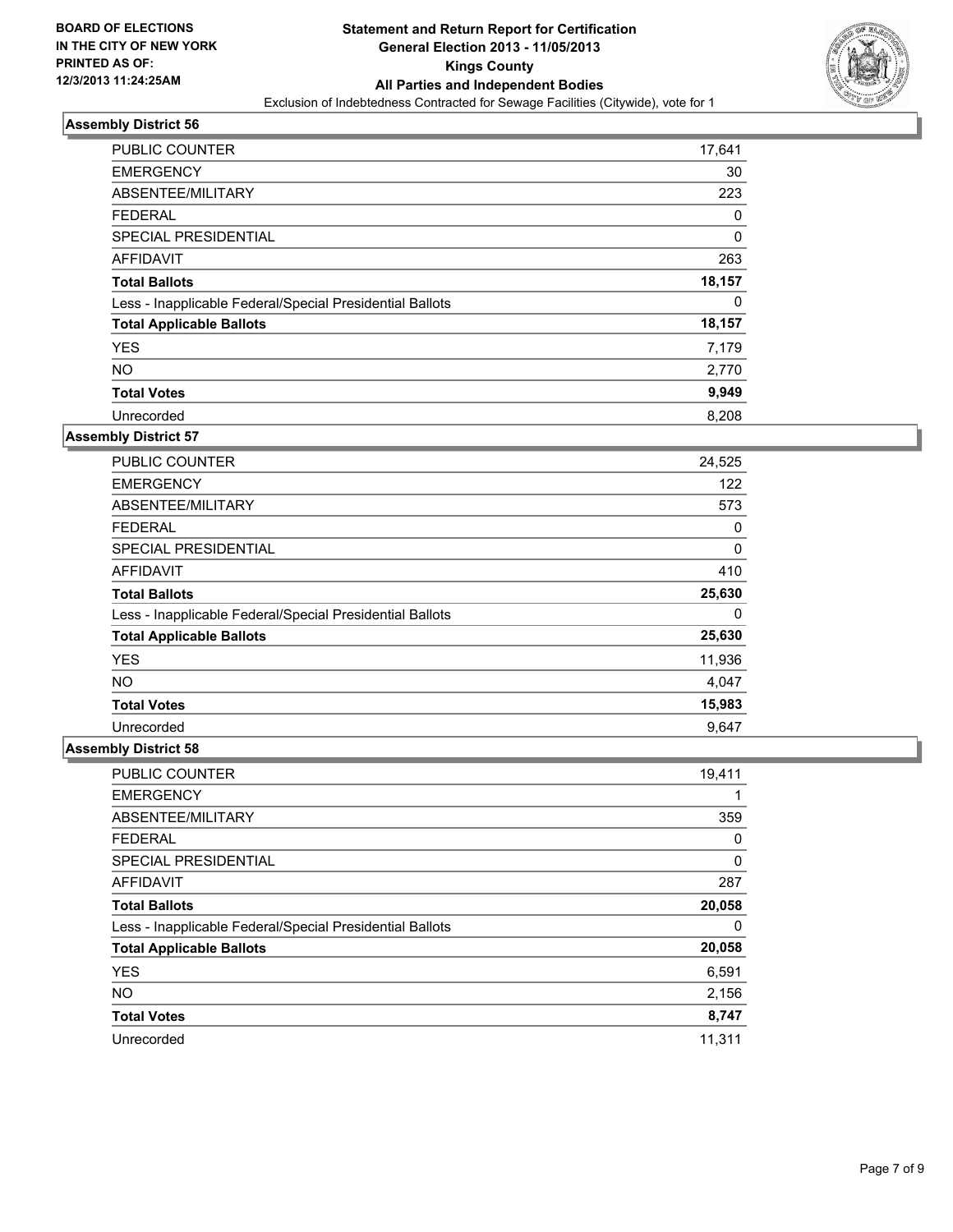

| <b>PUBLIC COUNTER</b>                                    | 19,786      |
|----------------------------------------------------------|-------------|
| <b>EMERGENCY</b>                                         | 3           |
| ABSENTEE/MILITARY                                        | 339         |
| <b>FEDERAL</b>                                           | 0           |
| SPECIAL PRESIDENTIAL                                     | $\mathbf 0$ |
| AFFIDAVIT                                                | 250         |
| <b>Total Ballots</b>                                     | 20,378      |
| Less - Inapplicable Federal/Special Presidential Ballots | 0           |
| <b>Total Applicable Ballots</b>                          | 20,378      |
| <b>YES</b>                                               | 6,912       |
| <b>NO</b>                                                | 3,529       |
| <b>Total Votes</b>                                       | 10,441      |
| Unrecorded                                               | 9,937       |

### **Assembly District 60**

| PUBLIC COUNTER                                           | 16,891 |
|----------------------------------------------------------|--------|
| <b>EMERGENCY</b>                                         | 11     |
| ABSENTEE/MILITARY                                        | 159    |
| <b>FEDERAL</b>                                           | 0      |
| SPECIAL PRESIDENTIAL                                     | 0      |
| AFFIDAVIT                                                | 253    |
| <b>Total Ballots</b>                                     | 17,314 |
| Less - Inapplicable Federal/Special Presidential Ballots | 0      |
| <b>Total Applicable Ballots</b>                          | 17,314 |
| <b>YES</b>                                               | 5,974  |
| NO.                                                      | 2,132  |
| <b>Total Votes</b>                                       | 8,106  |
| Unrecorded                                               | 9,208  |

| <b>PUBLIC COUNTER</b>                                    | 4,721 |
|----------------------------------------------------------|-------|
| <b>EMERGENCY</b>                                         | 0     |
| ABSENTEE/MILITARY                                        | 118   |
| <b>FEDERAL</b>                                           | 0     |
| SPECIAL PRESIDENTIAL                                     | 0     |
| <b>AFFIDAVIT</b>                                         | 56    |
| <b>Total Ballots</b>                                     | 4,895 |
| Less - Inapplicable Federal/Special Presidential Ballots | 0     |
| <b>Total Applicable Ballots</b>                          | 4,895 |
| <b>YES</b>                                               | 1,930 |
| <b>NO</b>                                                | 1,400 |
| <b>Total Votes</b>                                       | 3,330 |
| Unrecorded                                               | 1,565 |